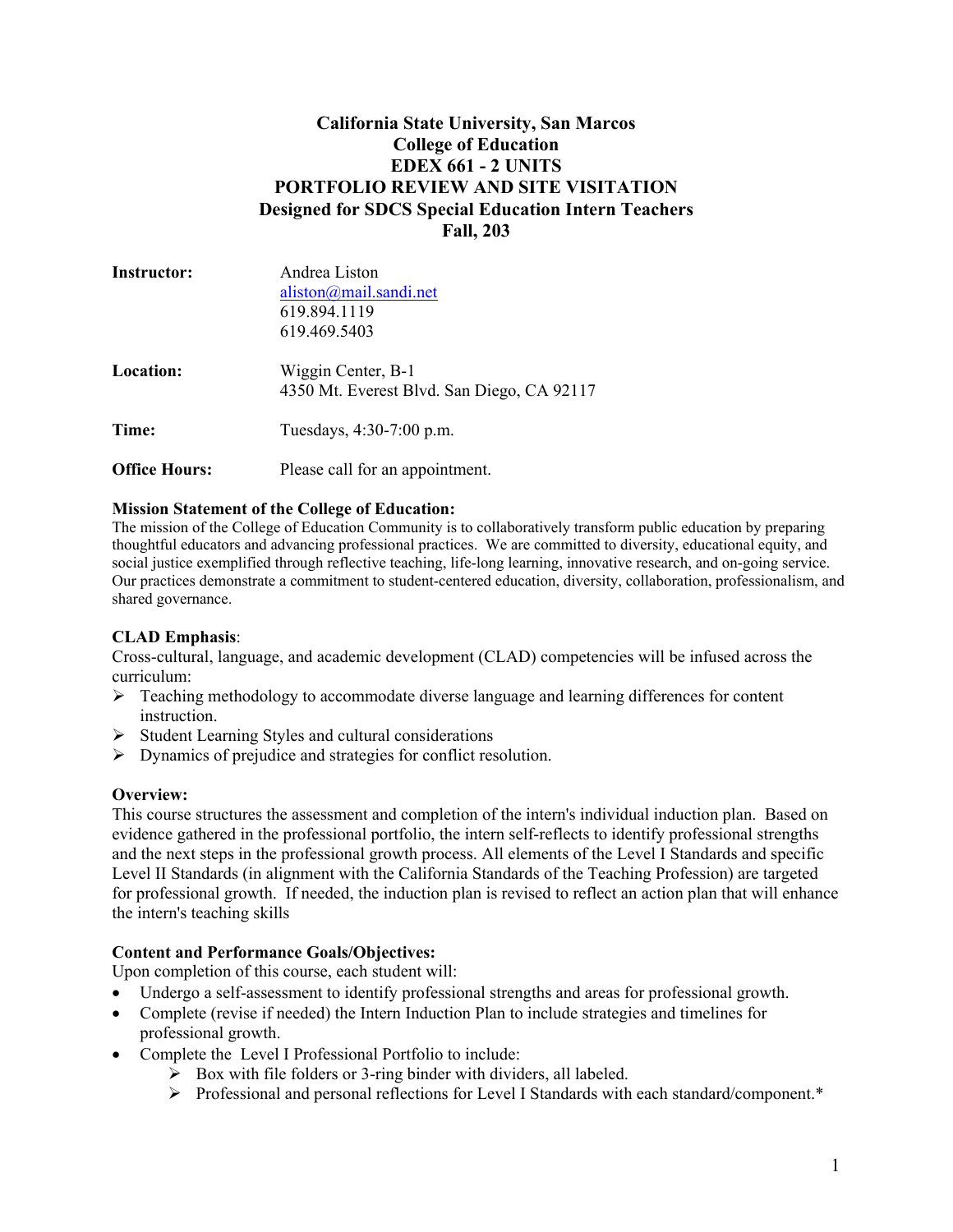- The completion of selected Level II Professional Portfolio entries to include:
	- $\triangleright$  Box with file folders or 3-ring binder with dividers, all labeled.
	- ¾ Professional and personal reflections for ONE component of the Level II Standards.\*

\*Fulfills the writing component of 2,500 words/10 pages.

#### **Required Materials:**

- Campbell, Cignetti, Melenyzer, Netles & Wyman (2001, 1997). How to Develop a Professional Portfolio, A manual for Teachers, Second Edition, Allyn and Bacon: MA.
- Instructional materials distributed in class meetings.
- Professional portfolio materials.

#### **Assessment Procedures and Scholastic Requirements:**

- Consistent attendance and participation in class team meetings throughout the year.
- Revision, implementation, and documentation of the Intern Induction Plan as reflected in the professional portfolio.
- Completion of the Level I Standards.
- Completion of Selected Level II Standards (one component for each of the 7 standards, written reflection to be turned in at last class date

#### **Grading Rubric**

Credit: Completion of the scholastic and attendance requirements. No Credit: Failure to complete the scholastic and attendance requirements.

#### **Attendance Policy**

*The attendance policy of the College of Education: Due to the dynamic and interactive nature of the courses in the COE, all students are expected to attend all classes and participate actively. At a minimum, students must attend more than 80% of class time, or he/she may not receive a passing grade for the course at the discretion of the instructor.* This course meets a total of 6 times for a total of 18 hours, with 12 hours of independent study. Therefore, missing more than one class session may result in receiving a "no credit" for the course. An absence will require a make-up assignment. This assignment will need to be completed to receive credit for the class. Should a student have extenuating circumstances, the instructor must be contacted as soon as possible.